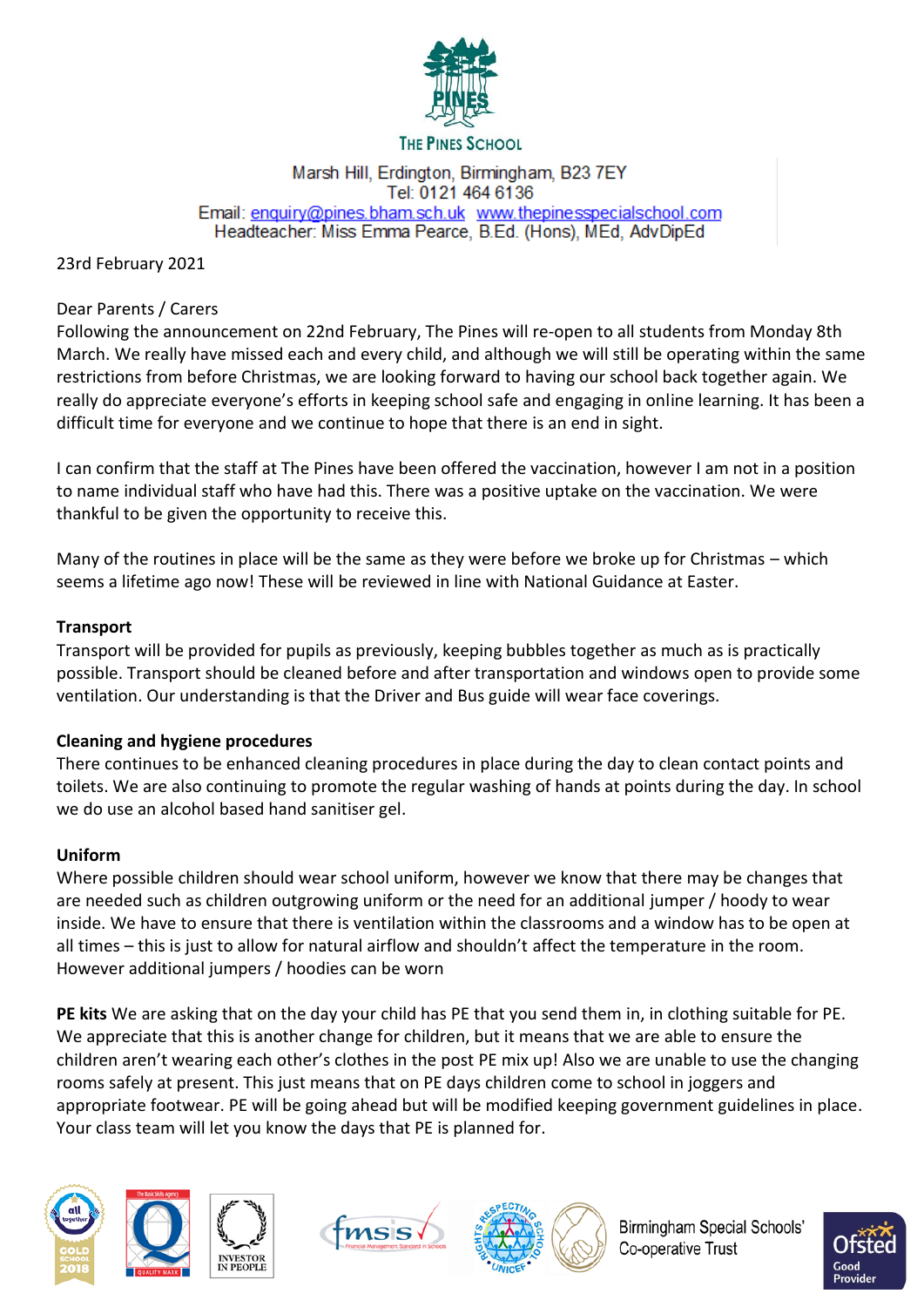## **Parents on school premises**

As before we are staggering collection times for the children. These will remain the same as previously We are asking parents, when on site to maintain social distancing and wear a face covering unless exempt. Again this is following the guidance as set out by the Government. Parents evening will be held virtually again this term and is likely to be booked in for the weeks after Easter.

Visitors to the school site will continue to be limited to essential visits only such as therapeutic support, medical intervention and essential maintenance.

# **Social distancing**

As you will appreciate for some of our children social distancing continues to be difficult, but we have put measures in place and support the children in following this as much as possible. Classrooms continue to be set out in a way with children seated appropriately, facing forward as much as possible.

Children remain in bubbles and we have tried to reduce the number of children within a bubble. Largely classes will only mix when on the playground. Children are taught in their classes and are not joining or entering another class. Lunches will continue to be eaten in the classrooms also.

At present there are no whole school assemblies and children enter the school via different entrances based on their bubbles. This is an effective way of reducing contact.

# **Testing (for pupils in year 7 and above)**

We now offer onsite Covid-19 testing for students using lateral flow tests. For the first two weeks back 8th March – 19th March we can offer tests three times for your child if you give us consent and then we will be sending home testing kits home for you to continue the process. Consent will be gained via the legal guardian via letter. We will send these home with pupils in **Year 7** and above on Monday. In order for the test to be carried out we are saying that the children would need to be able to administer the test with verbal and minimal support. We do not feel that it is appropriate for us to fully administer the tests for the children by swabbing them ourselves, but will be available to support as much as we can. Further details to follow including home testing kits. At present this is only for secondary aged children.

Testing is offered to staff.

# **Face coverings (for pupils in year 7 and above)**

The current guidance states that wherever possible students will be required to wear face coverings in classrooms and during activities and in shared spaces like corridors, on the minibus, unless social distancing can be maintained or they are exempt from wearing them. Face coverings do not need to be worn when students are outside. Many of our children will be exempt from wearing these, however should your child be able to and want to wear a face covering we will support with this.

For primary children there is no expectation for the children to wear face coverings, however before Christmas some children were choosing to do so and again we are more than happy to support this. Some children were opting to wear them on transport.

## **Illness**

To help keep The Pines as safe as possible please keep your child at home if they have any of the following symptoms:

- 1) A high temperature
- 2) A new, continuous cough
- 3) A loss or change to sense of smell or taste